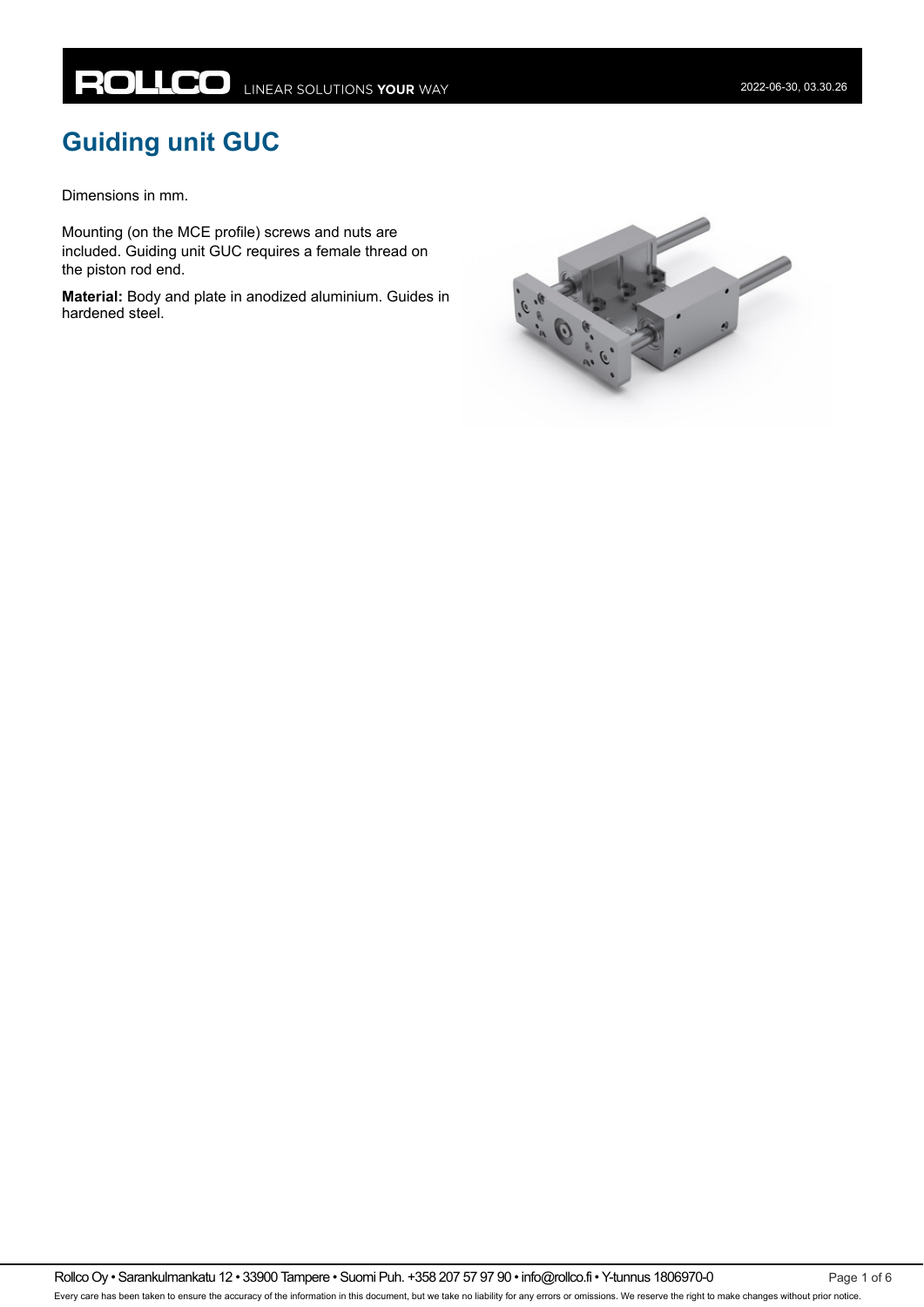## **Variant Data**

| <b>Designation</b> | <b>Compatible with</b> |  |  |  |
|--------------------|------------------------|--|--|--|
| <b>GUC 25</b>      | MCE 25                 |  |  |  |
| <b>GUC 32</b>      | <b>MCE 32</b>          |  |  |  |
| <b>GUC 45</b>      | <b>MCE 45</b>          |  |  |  |

Rollco Oy • Sarankulmankatu 12 • 33900 Tampere • Suomi Puh. +358 207 57 97 90 • info@rollco.fi • Y-tunnus 1806970-0 Page 2 of 6 Every care has been taken to ensure the accuracy of the information in this document, but we take no liability for any errors or omissions. We reserve the right to make changes without prior notice.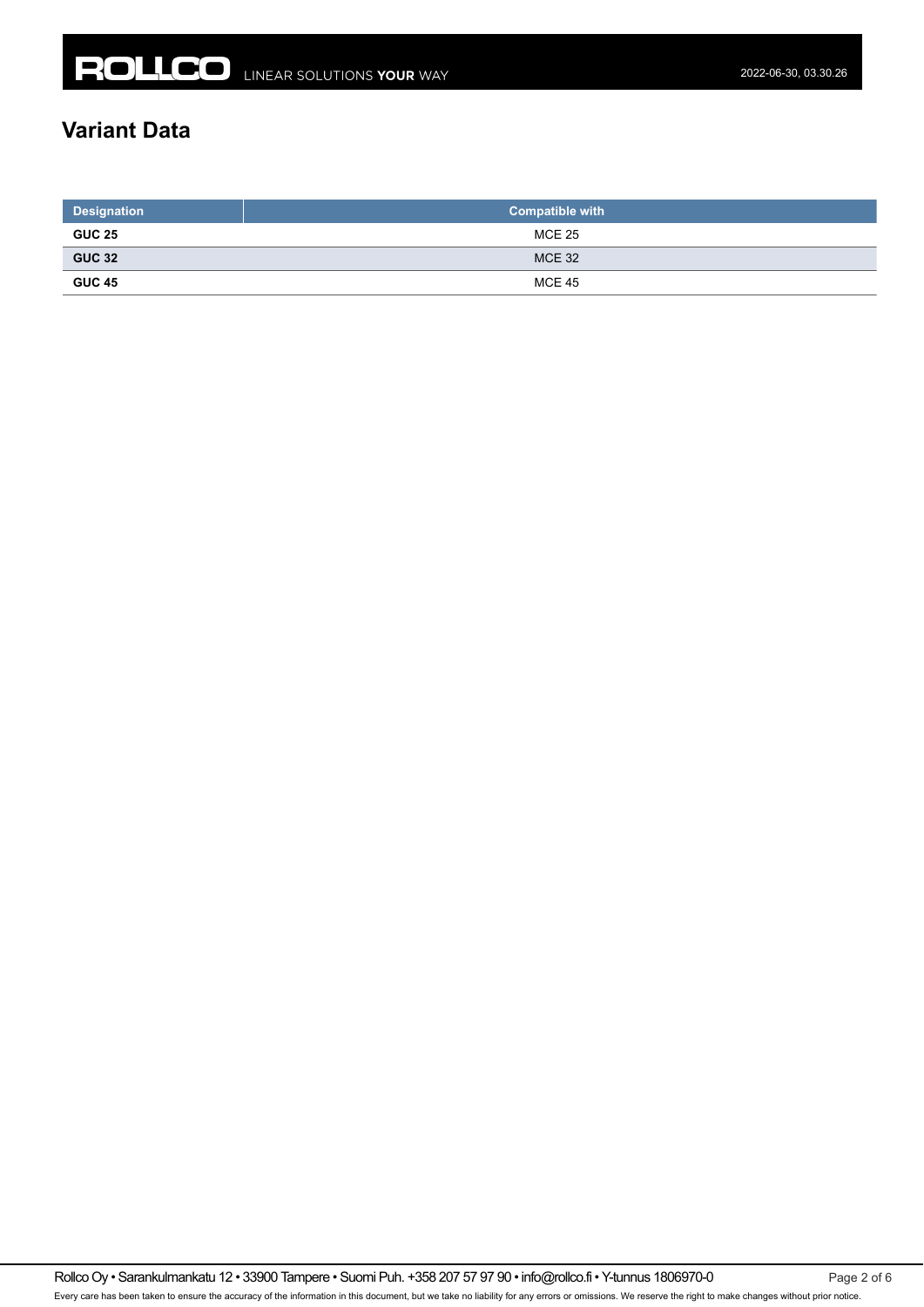## **Dimensions**





A (GUC 25)







A (GUC 32, 45)







Rollco Oy • Sarankulmankatu 12 • 33900 Tampere • Suomi Puh. +358 207 57 97 90 • info@rollco.fi • Y-tunnus 1806970-0 Page 3 of 6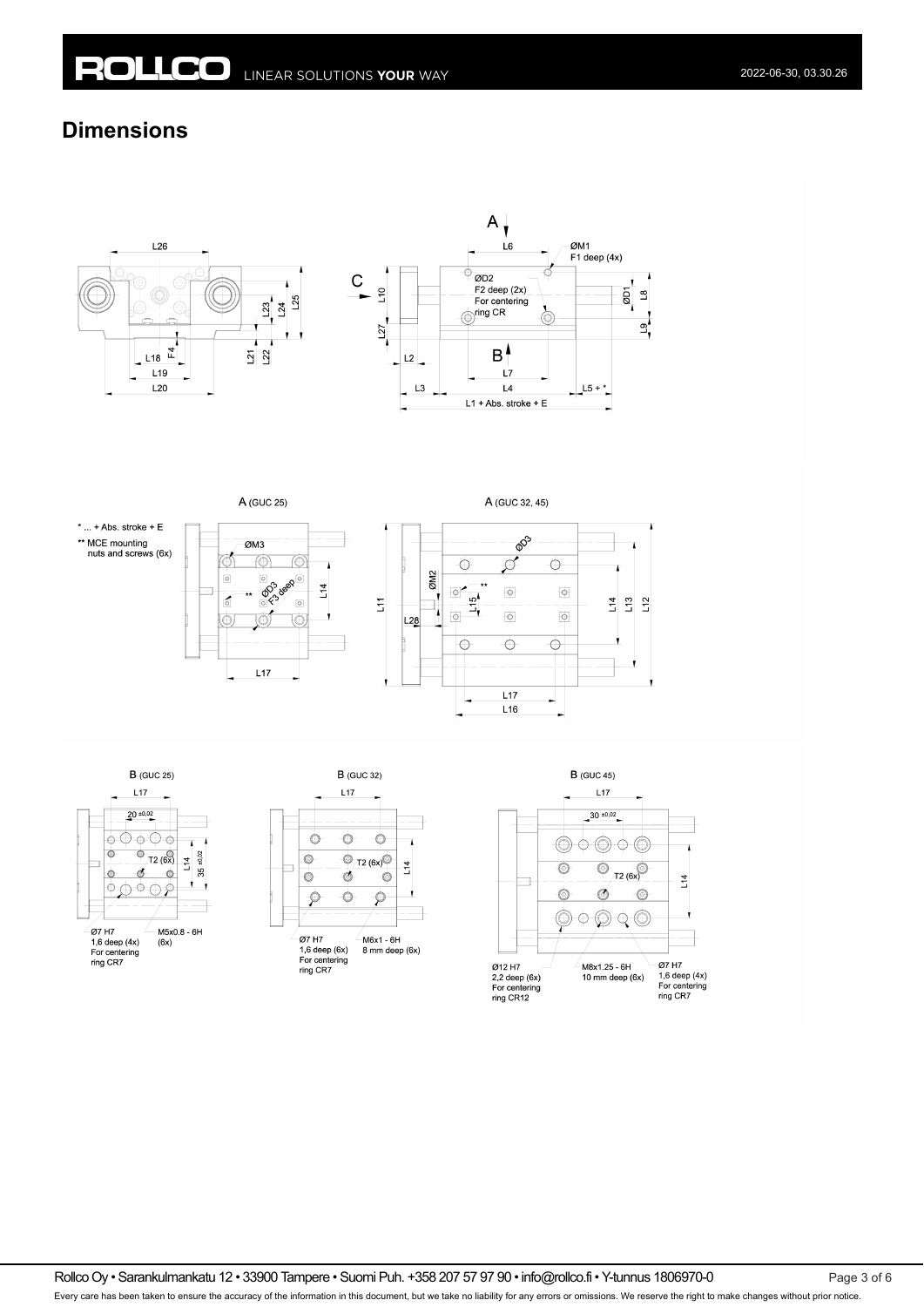## **Dimensions**













| <b>Designation</b> |                | L1             | L2             | L3             | L4                       | L5        | L <sub>6</sub> | L7              | L8             | L <sub>9</sub> |
|--------------------|----------------|----------------|----------------|----------------|--------------------------|-----------|----------------|-----------------|----------------|----------------|
| <b>GUC 25</b>      |                | 88             | 8              | 18             | 50                       | 20        | 32             | $32 (+0.02)$    | 20             | 7,50           |
| <b>GUC 32</b>      |                | 117            | 10             | 22             | 75                       | 20        | 44             | 44 $(±0.02)$    | 25             | 11,50          |
| <b>GUC 45</b>      |                | 150            | 14             | 30             | 100                      | 20        | 56             | 56 (±0.02)      | 30             | 17,50          |
|                    |                |                |                |                |                          |           |                |                 |                |                |
| <b>Designation</b> | L10            | L11            | L12            | L13            | L14                      | L15       | L16            | L17             | L18            | L19            |
| <b>GUC 25</b>      | 24,50          | 74,50          | 75             | 57             | 32                       | 13,50     | 40             | 40              | 19             | 25,50          |
| <b>GUC 32</b>      | 31,50          | 89,50          | 90             | 69             | 44 $(t0.02)$             | 13,50     | 60             | 50 $(\pm 0.02)$ | 28             | 33,50          |
| <b>GUC 45</b>      | 44,50          | 109,50         | 110            | 86             | 56 (±0.02)               | 20        | 60             | 60 $(\pm 0.02)$ | 38             | 46,50          |
|                    |                |                |                |                |                          |           |                |                 |                |                |
| <b>Designation</b> | L20            | L21            | L22            | L23            | L24                      | L25       | L26            | L27             | L28            | D <sub>1</sub> |
| <b>GUC 25</b>      | 45             | 1,50           | 5              | 12,50          | 12,50                    | 30        | 39             | 5,25            | 7,30           | 8              |
| <b>GUC 32</b>      | 60             | 4,50           | 8              | 16             | 32                       | 40        | 54             | 8,25            | 8              | 10             |
| <b>GUC 45</b>      | 80             | 10,50          | 10             | 22,50          | 47                       | 55        | 67             | 10,25           | 10,50          | 12             |
|                    |                |                |                |                |                          |           |                |                 |                |                |
| <b>Designation</b> | D <sub>2</sub> | D <sub>3</sub> | M1             | M <sub>2</sub> | M3                       | $T1$ (Nm) | <b>T2 (Nm)</b> | F <sub>1</sub>  | F <sub>2</sub> | F <sub>3</sub> |
| <b>GUC 25</b>      | 5 (H7)         | 8              | M <sub>3</sub> | M4             | M5                       | 2,80      | 0,30           | 12              | 1,30           | 4,50           |
| <b>GUC 32</b>      | 7(H7)          | 5,10           | M4             | M <sub>5</sub> | $\overline{\phantom{a}}$ | 5,60      | 1,20           | 12              | 1,60           |                |
| <b>GUC 45</b>      | 7 (H7)         | 6,60           | M <sub>5</sub> | M <sub>6</sub> | $\overline{\phantom{a}}$ | 9,60      | 2,20           | 12              | 1,60           |                |

Rollco Oy • Sarankulmankatu 12 • 33900 Tampere • Suomi Puh. +358 207 57 97 90 • info@rollco.fi • Y-tunnus 1806970-0 Page 4 of 6 Every care has been taken to ensure the accuracy of the information in this document, but we take no liability for any errors or omissions. We reserve the right to make changes without prior notice.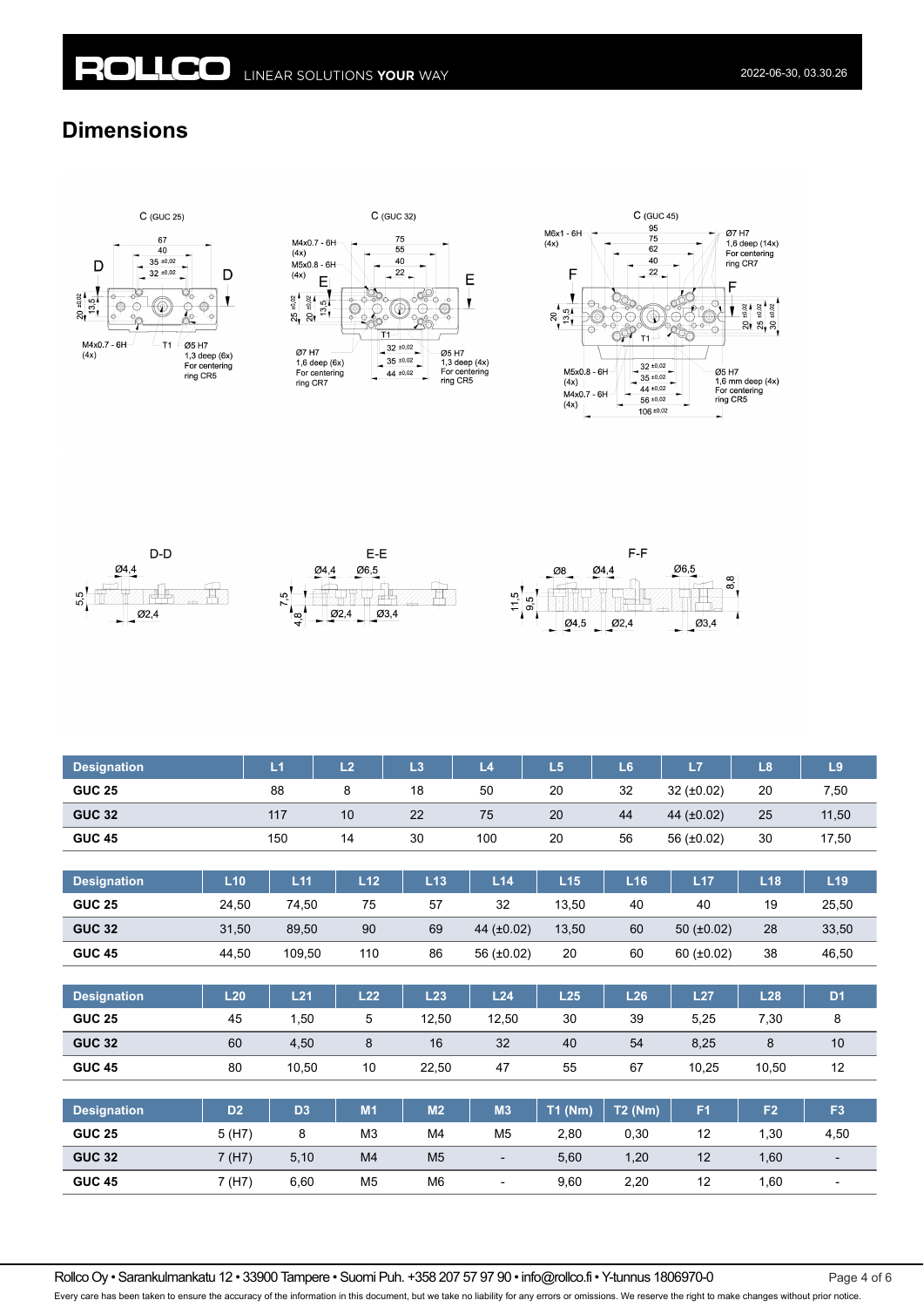#### **Dimensions**

| <b>Designation</b>                                                                                                                     | F4   |
|----------------------------------------------------------------------------------------------------------------------------------------|------|
| <b>GUC 25</b><br><u> Listen de la construcción de la construcción de la construcción de la construcción de la construcción de la c</u> | 0,30 |
| <b>GUC 32</b>                                                                                                                          | 0,30 |
| <b>GUC 45</b><br>the control of the control of                                                                                         | 0,30 |

Rollco Oy • Sarankulmankatu 12 • 33900 Tampere • Suomi Puh. +358 207 57 97 90 • info@rollco.fi • Y-tunnus 1806970-0 Page 5 of 6 Every care has been taken to ensure the accuracy of the information in this document, but we take no liability for any errors or omissions. We reserve the right to make changes without prior notice.